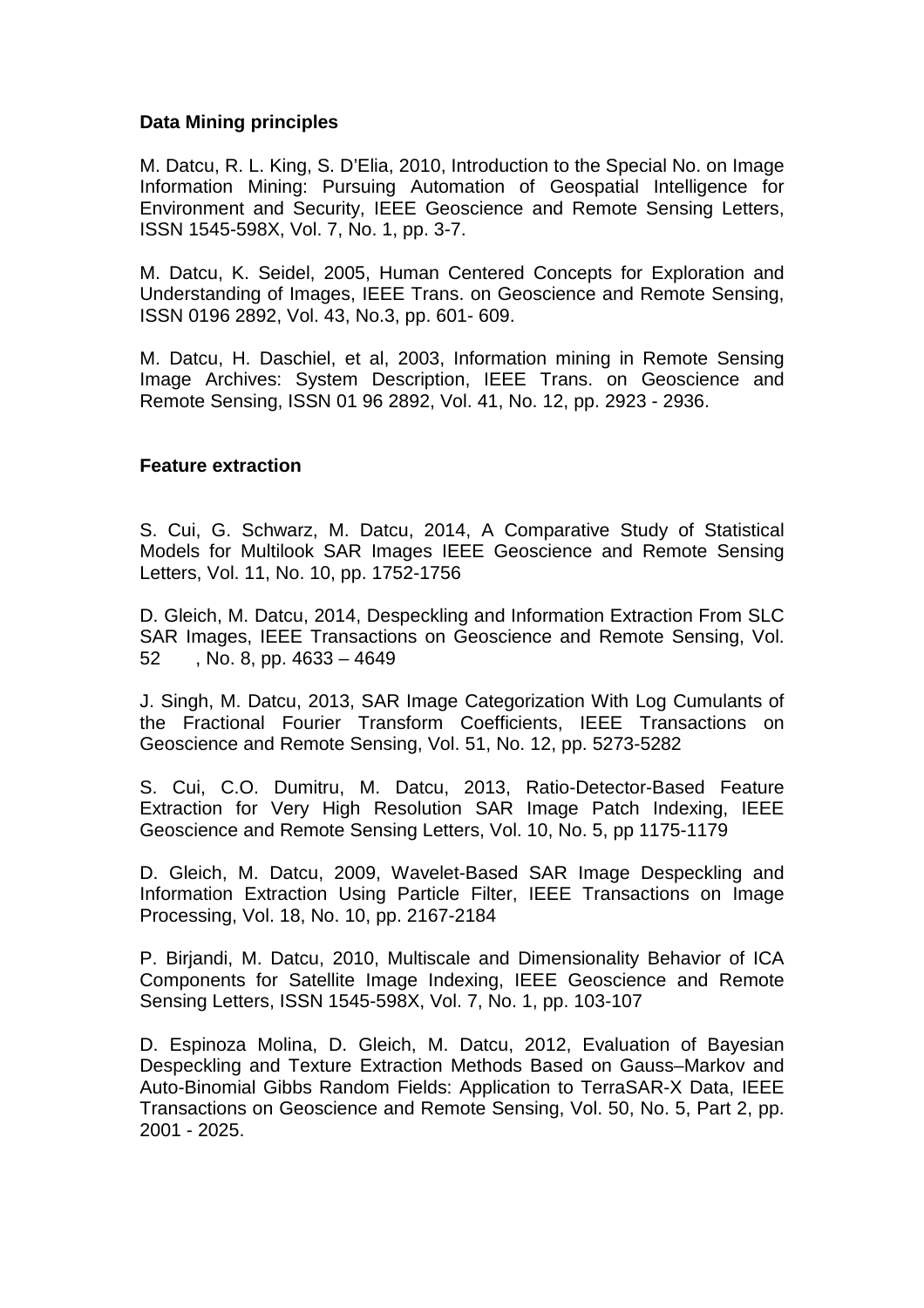## **Visual data mining**

D. Bratasanu, I. Nedelcu, M. Datcu, 2012, Interactive Spectral Band Discovery for Exploratory Visual Analysis of Satellite Images, IEEE Journal of Selected Topics in Applied Earth Observations and Remote Sensing, Vol. 5 , No. 1, pp. 207 - 224.

J. Singh, M. Datcu, 2011, SAR Target Analysis Based on Multiple - Sublook Decomposition: A Visual Exploration Approach, IEEE Geoscience and Remote Sensing Letters, Vol. PP, No. 99, pp. 1 – 5.

M. Babaee, M. Datcu, G. Rigoll, 2013, Assessment of dimensionality reduction based on communication channel model; application to immersive information visualization. In: 2013 IEEE International Conference on Big Data, pp. 1-6. IEEE Xplore. Big Data 2013, 6.-9. Oct. 2013, Silicon Valley, CA, USA.

M. Babaee, M. Datcu, G. Rigoll, 2013, Immersive Interactive Information Mining with Application to Earth Observation Data Retrieval. In: Availability, Reliability, and Security in Information Systems and HCI, Vol. 8127, pp. 376- 386. Springer. International Cross Domain Conference and Workshop (CD-ARES 2013), 2.-6. Sep. 2013, Regensburg, Germany.

## **Learning, Semantics**

D. Bratasanu, I. Nedelcu, M. Datcu, 2011, Bridging the Semantic Gap for Satellite Image Annotation and Automatic Mapping Applications, IEEE Journal of Selected Topics in Applied Earth Observations and Remote Sensing, Vol. 4, No. 1, pp: 193-204

P. Blanchart, M. Datcu, 2010, A Semi Supervised Algorithm for Auto Annotation and Unknown Structures Discovery in Satellite Image Databases, IEEE JSTARS, IEEE Journal of Selected Topics in Applied Earth Observations and Remote Sensing, Part 2, Vol. 3, No. 4, pp. 698-717

C. Vaduva, I. Gavat, M. Datcu, 2013, Latent Dirichlet Allocation for Spatial Analysis of Satellite Images, IEEE Transactions on Geoscience and Remote Sensing, Vol. 51, No. 5 , Part 1, pp. 2770 - 2786

M. A. Veganzones, M. Datcu, and M. Graña, 2013, Further Results on Dissimilarity Spaces for Hyperspectral Images RF-CBIR, Pattern Recognition Letters, vol. 34, no. 14, pp. 1659 - 1668.

D. Molina Espinoza, M. Datcu, 2013, Earth-Observation Image Retrieval Based on Content, Semantics, and Metadata, IEEE Transactions on Geoscience and Remote Sensing, Vol. 51, No. 11, pp. 5145-5159

C. Vaduva, T. Costachioiu, C. Patrascu, I. Gavat, V. Lazarescu, M. Datcu, 2013, A Latent Analysis of Earth Surface Dynamic Evolution Using Change Map Time Series, IEEE Transactions on Geoscience and Remote Sensing,